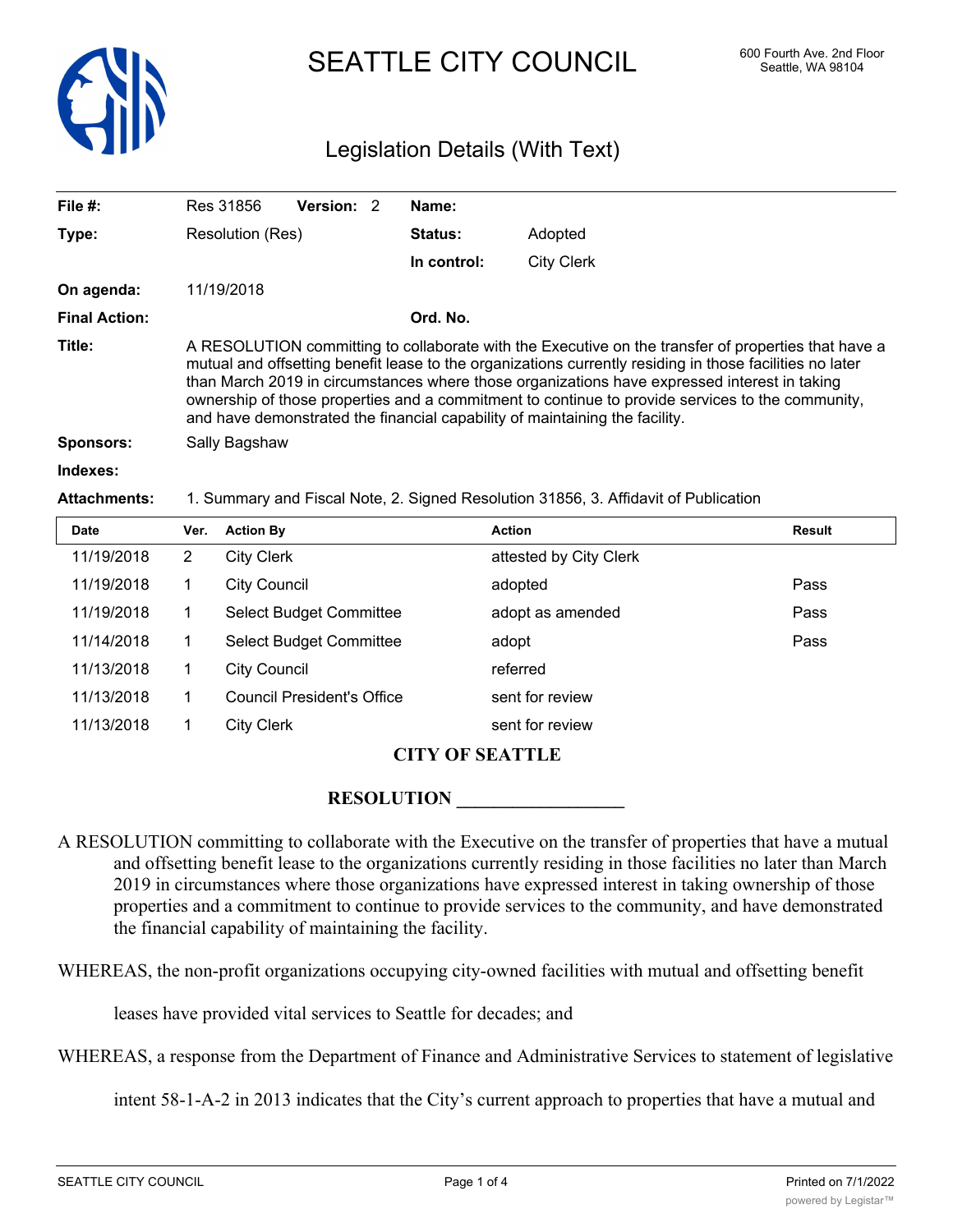offsetting benefit (MOB) lease is not sustainable because the existing methodology for calculating cash rent does not cover facility maintenance costs and the non-profits residing in these properties have limited ability to absorb a larger share of rent without needing to reduce services; and

- WHEREAS, on October 5, 2016, Seattle's Office of Housing (OH) determined that the benefits of redeveloping the property at 722 18th Avenue (formerly Fire Station 23) for affordable housing do not outweigh the benefits of having Byrd Barr Place (formerly Centerstone) continue to provide services to the community at that location; and
- WHEREAS, for 50 years, Byrd Barr Place has provided essential human services to Seattle residents who are struggling to make ends meet, most of whom live at 150% or more below the federal poverty level; and
- WHEREAS, on October 7, 2016, OH determined that mitigating the steep slope on the east side of the property at 500 30th Avenue South (Central Area Senior Center) would make redeveloping the site with affordable housing financially unfeasible and the benefits of having Central Area Senior Center (CASC) continue to serve African-American seniors in the community far outweigh the benefits of redeveloping the site for affordable housing; and
- WHEREAS, the Central Area Senior Center, founded in 1972, is a nonprofit volunteer-supported resource providing services to support the emotional, social, and physical well-being of older adults and their families; and
- WHEREAS, on October 9, 2015, OH determined that co-development at the Greenwood Senior Center would not offer meaningful cost savings sufficient to present a more cost-effective option for the development of affordable housing than development on other market-rate sites; and
- WHERAS, The Phinney Neighborhood Association's Greenwood Senior Center is a non-profit organization that has been serving older adults and seniors since 1978 and centers an inclusive community that provides social, physical, and educational activities focused around the needs of older adults, as well as works to fight isolation, build camaraderie, and enrich each other's lives; and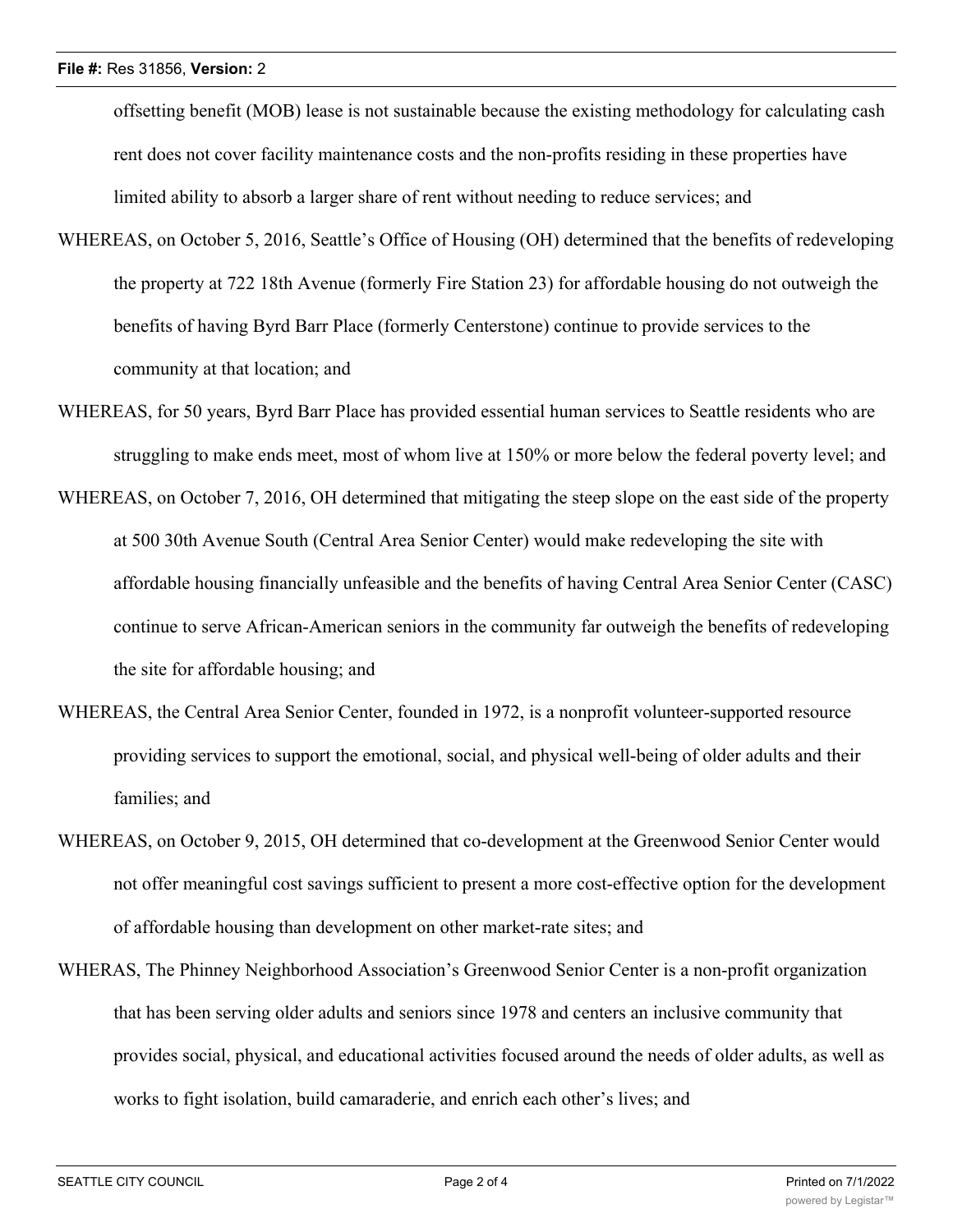WHEREAS, on July 15, 2015, Byrd Barr Place received a grant from the Washington Department of Commerce for \$1,455,000 to renovate the building it occupies under the condition that it owns or holds a long-term lease for a minimum of ten years for the property; and

WHEREAS, if Byrd Barr Place does not obtain ownership or a long-term lease by June 2019 they will lose the \$1,455,000 grant from the Washington Department of Commerce; and

WHEREAS, a report prepared by Soul Light and submitted to the Department of Finance and Administrative Services on September 13, 2017 determined that Byrd Barr Place and the Central Area Senior Center meet all documented criteria for receiving the property in which they currently reside and City departments believe these organizations have the capability of managing these properties after their transfer for continued community services; NOW, THEREFORE,

### **BE IT RESOLVED BY THE CITY COUNCIL OF THE CITY OF SEATTLE, THAT:**

Section 1. The City Council will collaborate with the Executive with a goal of completing transfer of the City-owned properties at 722 18th Avenue, 500 30th Avenue South, and the Greenwood Senior Center with mutual and offsetting benefit (MOB) leases to the non-profit organizations currently residing in those facilities no later than March 31, 2019 as recommended in prior consultant reports to the City of Seattle in exchange for certain commitments to maintain the properties and to continue to provide services to the community, all subject to completion of environmental review.

Section 2. The City Council will establish, document, and communicate clear criteria and timelines for entering into long-term leases or transferring the remaining properties with MOB leases if the Executive has not taken action regarding these properties by March 31, 2019, all subject to completion of environmental review.

| Adopted by the City Council the                           | day of |        | $, 2018,$ and signed by |
|-----------------------------------------------------------|--------|--------|-------------------------|
| me in open session in authentication of its adoption this |        | day of | 2018.                   |